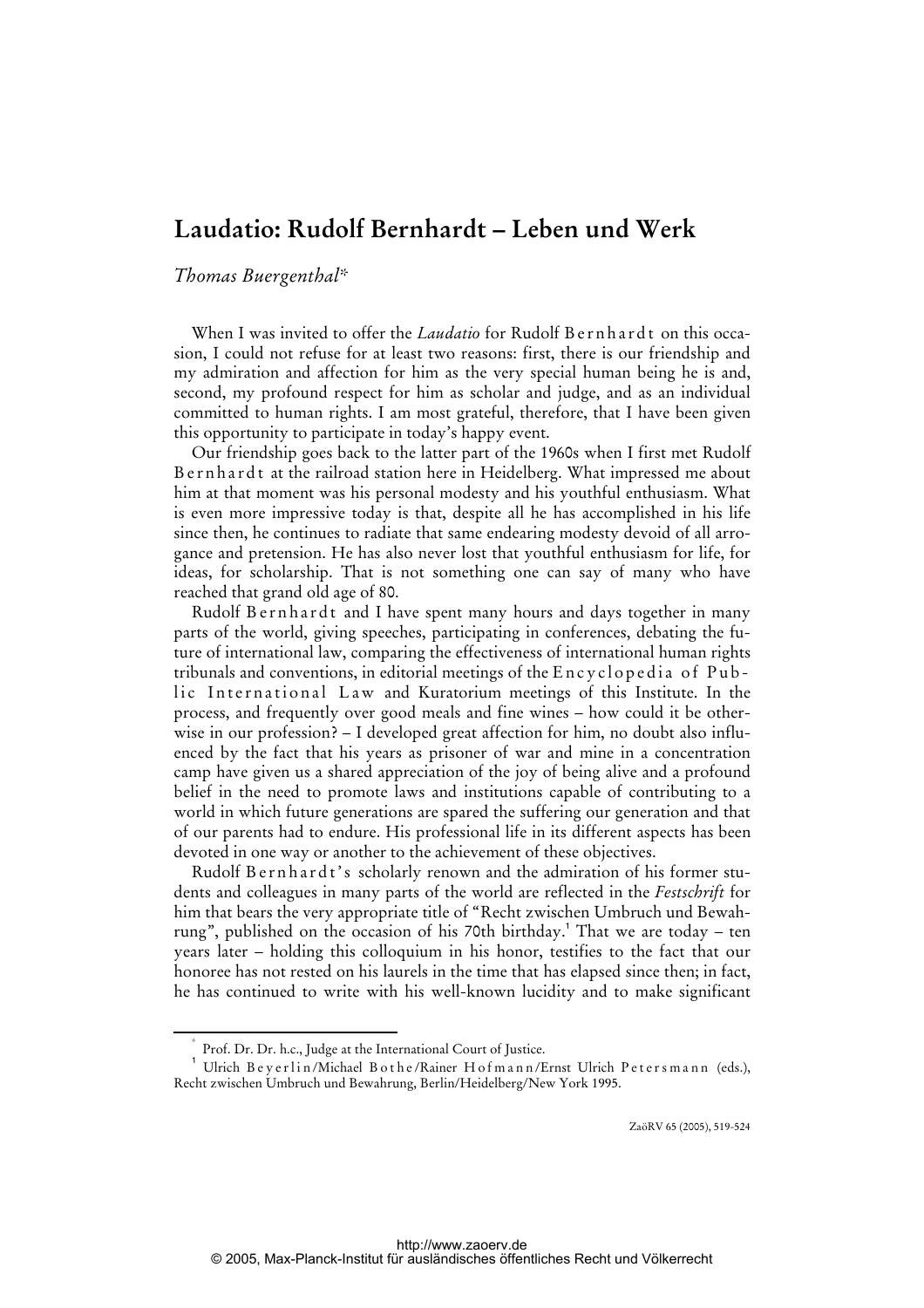### 520 Buergenthal

contributions to the scholarly literature. I shall come back to that subject in a minute. First, though, I would like to deal with some other important milestones in Rudolf Bernhardt's professional life.

Over the years, I have come to realize that most of what we international legal scholars write has a relatively short shelf life, if I may be permitted to use an expression employed in stores selling perishable goods. That is to say, our books and our articles, with some notable exceptions, tend to lose their contemporary relevance, at least in the eyes of the consumers, within a relatively brief period, say ten to at most fifteen years. Thereafter, they are rarely cited except by the authors themselves. It can be safely assumed, however, that Rudolf Bernhardt, as the general editor of the Encyclopedia of Public International Law, will not have that problem: his *magnum opus* will continue to be cited and relied upon for many years to come in its current form or updated versions, and that for good reason.

The  $\operatorname{Encyclopedia}^2$  project itself, of course, spanned more than two and a half decades, with the initial publication of the twelve "Instalment" volumes, followed by the five hard-cover volumes, the first appearing in 1992 and the fourth in 2000, with the Index volume some time thereafter. In retrospect, this two-stage publication process of the Encyclopedia, which was no doubt motivated by practical publishing considerations, proved to be truly inspired. It permitted account to be taken in the permanent four volumes of the dramatic political and legal changes that the demise of the Soviet Union and the end of the Cold War ushered in and to assess their impact on international law and the law of international organizations.

The Encyclopedia is more than an outstanding public international law reference work, although it certainly is that on a grand scale. By insisting on producing an English-language work unlike its predecessor, the Strupp/Schlochauer Wörterbuch des Völkerrechts, a decision that was not looked upon with favor in some professional quarters in Germany, Rudolf Bernhardt and his colleagues at this Institute showcased the emerging younger German international legal scholars at a time when these scholars were not all that well known outside the German-speaking world. Although the reintegration of German international legal scholars into the wider community of scholars would have happened, of course, even without the  $\text{Encyclopedia}$ , I have no doubt that its publication in English hastened that process.

More important though, while still conceived during the Cold War, the Encyclopedia, drawing on authors from many parts of the world, including some from behind the Iron Curtain, was able to present international law as the universal legal system it is, thus reinforcing its continuing unity at a time when that unity

<sup>2</sup> For Rudolf B e r n h a r d t ' s description of the background and policy considerations relating to the publication of the Encyclopedia of Public International Law, see Rudolf B e r n h a r d t, Experience and Problems Connected with an Encyclopedia of Public International Law at the End of the 20<sup>th</sup> Century, 14 Chinese Yearbook of International Law and Affairs 1 (1996).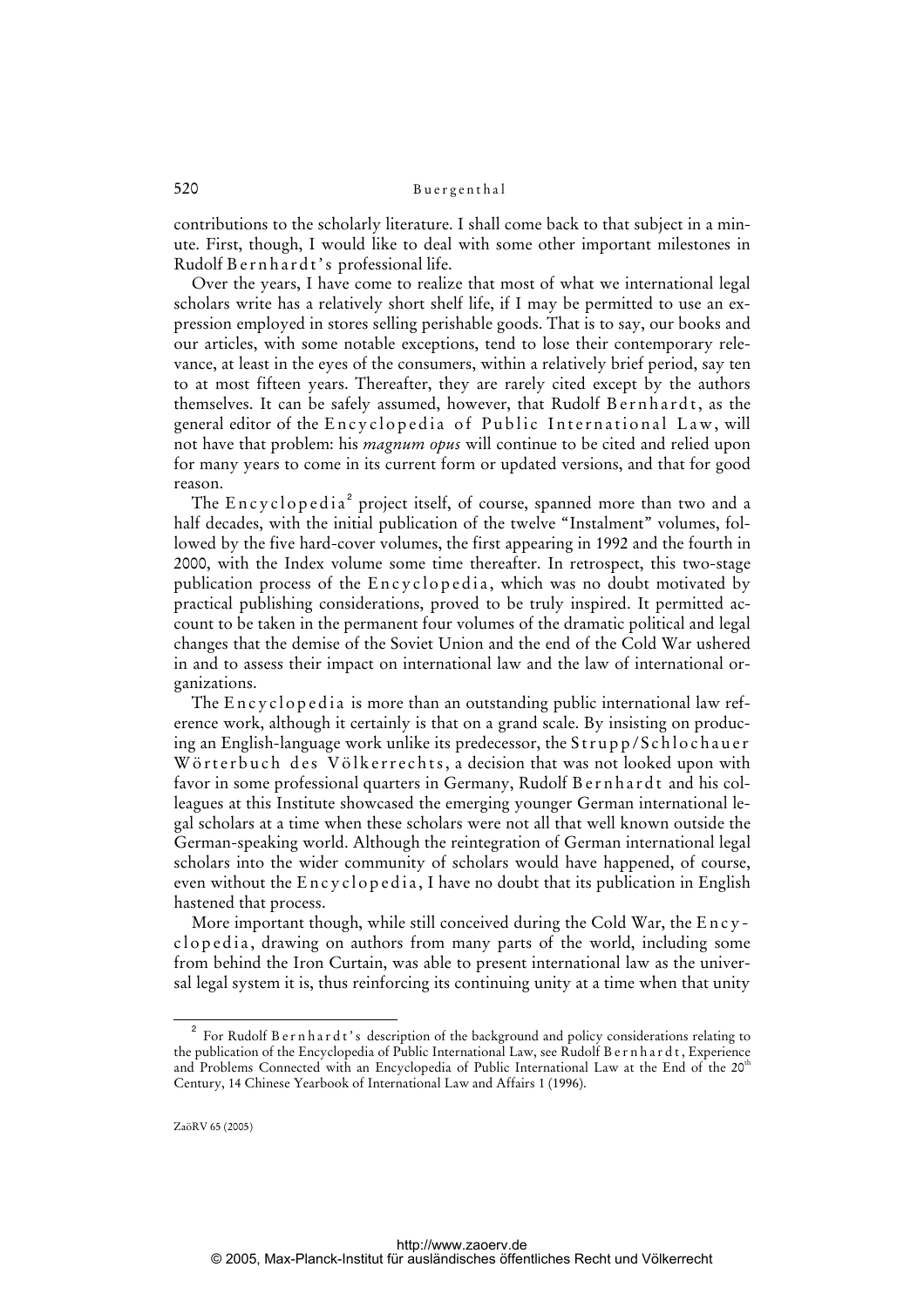appeared to be at risk from political and ideological conceptions and pressures threatening its fragmentation. Rudolf B e r n h a r d t's strong commitment to preserving and promoting the unity of international law was not reflected only in the policies he pursued as general editor of the Encyclopedia, but also as Director of this Institute. In that latter capacity, he played an important role in helping to build bridges to scholars in different parts of the world. Here his pioneering efforts of organizing meetings at the Institute that brought colleagues from the Soviet Union together with their counterparts from the West deserve special praise. The same was true also of his willingness to cultivate scholarly relations with colleagues from behind the Iron Curtain who hungered for such contacts. All this seems now so very natural, but at the time it required a great deal of political creativity and, above all, the conviction that such contacts were important and needed to be nurtured.

Rudolf Bernhardt's belief in the unity of international law and his ability to ensure the high quality of the individual contributions to the Encyclopedia have made it, as I have already noted, the premier reference work for our field. It is therefore not surprising that I find myself frequently reaching first for the E n c y clopedia before turning to any other sources. I know that colleagues around the world do the same. The Encyclopedia will continue to perform this task for years to come, enhanced by the periodic updating that is now being undertaken. To me the Encyclopedia is a monument to Rudolf Bernhardt's vast knowledge of and love for our field, his wisdom, his person skills and, above all, his enviable patience with the many contributors who were frequently late and not always willing or able to follow editorial instructions.

Let me now turn to our honoree's other important achievements. Here I am referring, in the first place, to his long tenure on the European Court of Human Rights. Rather than review his significant contribution as judge to the jurisprudence of the Court, which would take much more time than has been allotted to me, I would like to focus instead on his role as President and Vice President of that institution. As is well known, Rudolf Bernhardt was the last President of that Court before it was transformed by Protocol 11 into the permanent institution it now is. He served as President for little more than half a year, but that simple fact hides another reality: not only did he serve for many years as the Court's Vice President but, more importantly, for some time prior to becoming President, Rudolf B e r n h a r d t exercised the functions of that office in all but name because of the incapacity of the titular holder of the post. Thus, as President, and for quite some time before as Vice President, Rudolf Bernhardt was able to lay the foundation for the smooth transition from the old to the new Court, with all the legal, political and administrative problems this entailed. That task was not as easy as his diplomatic and person skills made it appear. Scholars are rarely called upon and are usually not very good at exercising a combination of judicial, administrative and diplomatic functions of the type that fell on Rudolf Bernhardt's shoulders and which he had to discharge in an environment driven, to a greater or lesser extent, by the ambitions of different personalities seeking, for selfish or altruistic reasons,

ZaöRV 65 (2005)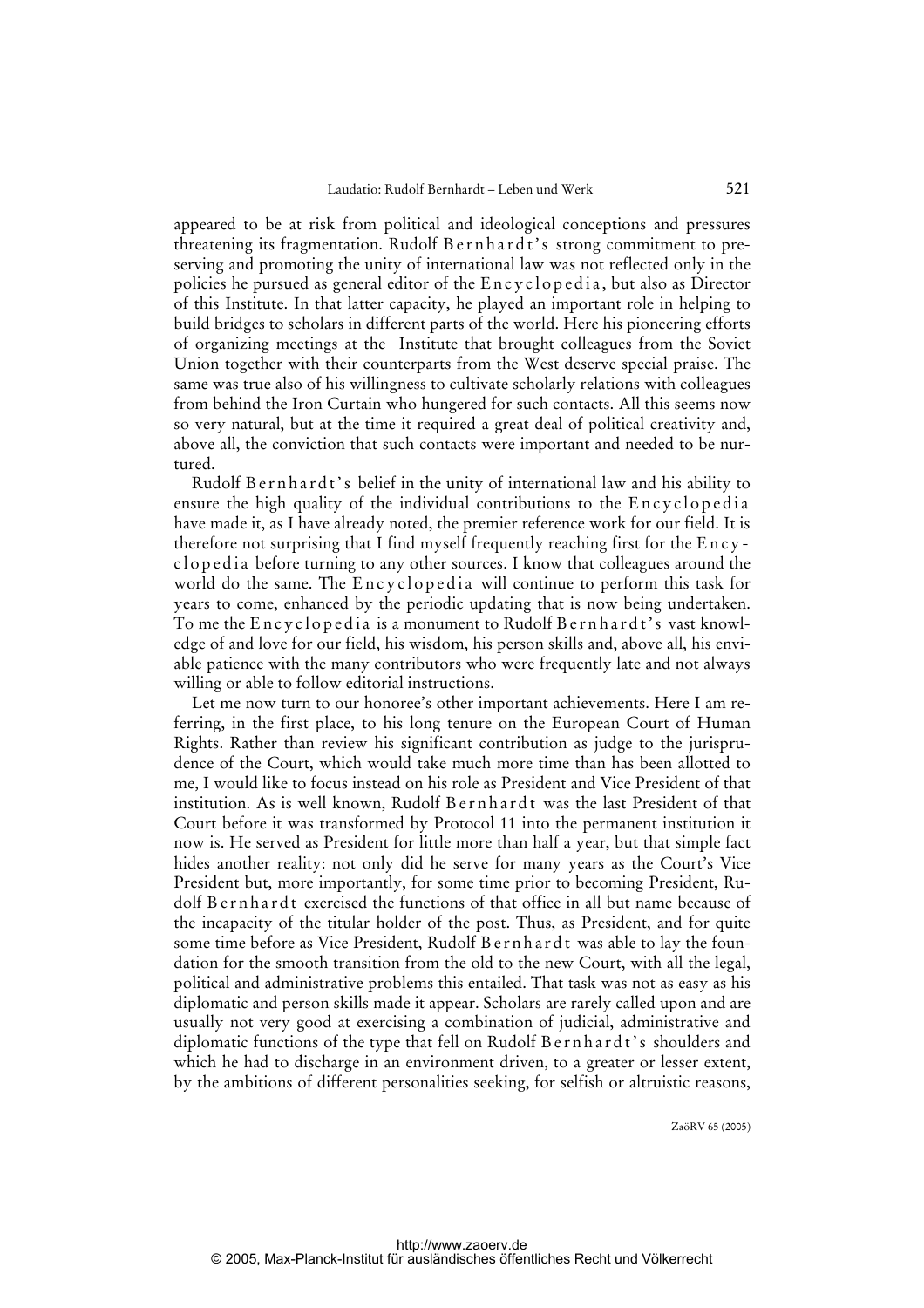### 522 Buergenthal

to undermine, delay or hurry the adoption and implementation of the governmental policies that eventually led to the establishment of the new Court. He managed to perform these functions effectively and admirably while ensuring that the protection of the rights of the individual was not weakened as the institutional structure of the Convention system was being very significantly transformed. I believe that the important role Rudolf Bernhardt played in guiding the transition from the old to the new Court is not sufficiently well known. It has also been inadequately appreciated, in part, because he discharged his responsibilities so well and in his usual self-effacing manner. His was a major achievement that deserves to be recognized and hailed, and I am delighted to be able to do so on this occasion.

Rudolf Bernhardt's impressive scholarly output since the publication of the *Festschrift* in his honor ten years ago demonstrates that age has not impeded his scholarly creativity and productivity. Here we have further proof that the practice of retiring individuals who have reached an arbitrarily fixed age limit makes little sense, particularly now that the pension systems in many of our countries are increasingly being depleted by the disproportion between pensioners and the active work force and when people live longer, stay healthier and remain productive long after they are forced to retire.

On perusing Bernhardt's major writings over the past decade, I was struck by the fact that a good number of his publications appeared in *Festschriften*. This is a phenomenon that many of us increasingly share: first we contribute to the *Festschriften* of our teachers, then of our retiring friends and colleagues and, if we live long enough, to the *Festschriften* of our former students. That can have both negative and positive consequences for the quality of our own scholarly output. The negative aspect, apart from the fact that writing these essays is time-consuming, is that the nature or subject of one's contribution to any given *Festschrift* tends of necessity to be determined in part at least by the academic interests of the honoree. That may force the contributors to address topics in which they have only a tangential interest, if any, and as a result, very little of value to say on the subject. But there are positive aspects to this task as well: they offer the opportunity for reflection on a discrete topic or problem without the usual formal trappings of a fullsized article. The result can be a valuable "think piece", but that in turn depends on the author and on whether he or she really has something to say.

Rudolf Bernhardt has produced a significant number of such think pieces in the past ten years, in addition to other important publications, and he has always had something of value to say. A good example is his "*Völkerrechtliche und verfassungsrechtliche Aspekte konkludenter Vertragsänderungen*", which appeared in the Festschrift für Walter Rudolf.<sup>3</sup> Another, more recent example, is his "'Verfassun*gen' und 'Verfassungsgerichtsbarkeit' internationaler Organisationen*" in the *Liber* 

 $\overline{\phantom{0}}$  3  $^3$  Hans-Wolfgang A r n d t /Franz-Ludwig K n e m e y e r /Dietrich K u g e l m a n n /Werner M e n g / Michael S c h w e i t z e r (eds.), Völkerrecht und Deutsches Recht: Festschrift für Walter Rudolf, München 2001, 15.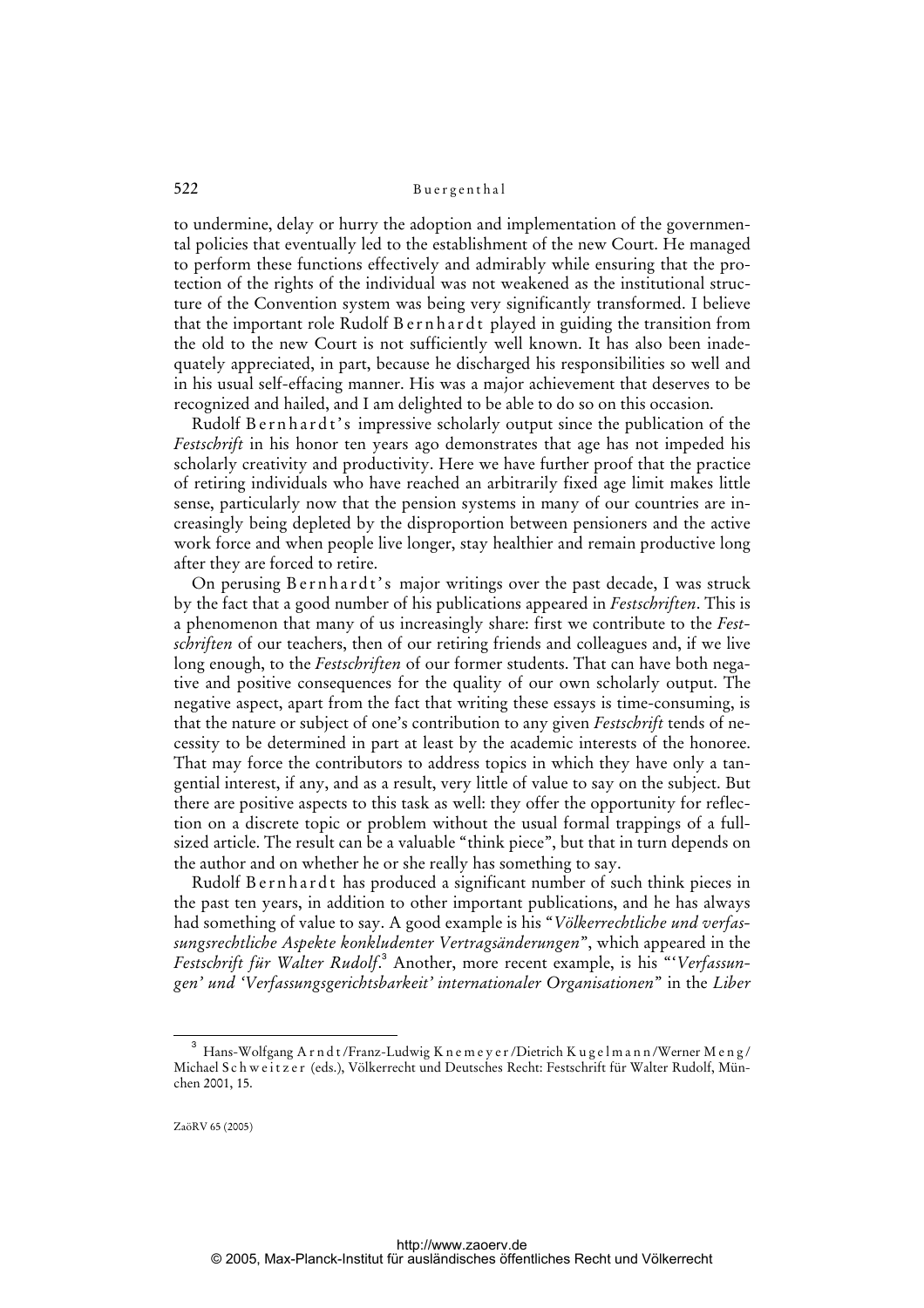Amicorum Tono Eitel.<sup>4</sup> Equally interesting is his piece in the Liber Amicorum Judge Shigeru Oda,<sup>5</sup> which deals with "*Vorbehalte bei völkerrechtlichen Verpflichtungserklärungen und die gerichtliche Kontrolle derartiger Vorbehalte*". What these and a number of other essays have in common is their focus on legal problems that have arisen or are likely to arise in situations where national constitutional law and international law interact, overlap or collide. This is a theme that reflects one of Rudolf Bernhardt's longstanding scholarly interests. In these pieces, he analyzes the different aspects of this theme in a clear and intellectually balanced way. B e r n h a r d t usually begins this analysis by presenting all sides of the problem and the arguments relating to it before offering his own conclusions in a sound and in his characteristically understated manner. The essays are extremely well crafted and demonstrate Rudolf Bernhardt's profound grasp of the imperatives of the relevant national and international legal systems.

It will probably not surprise you, given my own judicial experience, particularly as human rights judge, that I found Rudolf Bernhardt's article "Anmerkungen zur Rechtsfortbildung und Rechtsschöpfung durch internationale Gerichte", which appeared in the *Festschrift für Karl Zemanek*, of particular interest. In the final paragraph of that article, B e r n h a r d t writes:

Schließlich kommt der internationale Richter auch bei der Auslegung und Anwendung völkerrechtlicher Verträge nicht daran vorbei, rechtsschöpferisch tätig zu werden. Das wurde oben an einigen Beispielen aus der Rechtsprechung des Europäischen Gerichtshofs für Menschenrechte gezeigt, es gilt auch sonst. Selbstverständlich hat jeder Rechtsbereich und jeder Vertrag seine Eigenheiten ... Aber wann immer ein Vertrag keine über jeden Zweifel erhabene Antwort bereit hält und ein internationaler Richter einen Streit zu entscheiden hat, sind rechtsschöpferische Elemente mit im Spiel.<sup>7</sup>

The notion that judges apply the law but do not make it, had considerable support at one time, although I doubt that it ever reflected the reality of the work judges are called upon to perform. Certainly, as far as international human rights law is concerned, Rudolf Bernhardt puts that notion effectively to rest. He develops the argument further in an article, published in the German Yearbook of International Law under the title of "Evolutive Treaty Interpretation, Especially of the European Convention on Human Rights".<sup>8</sup> Here he asks whether certain conventions, particularly human rights conventions, should be interpreted and applied as understood at the time of the conclusion of the treaty, or whether the treaty is a

ZaöRV 65 (2005)

 $\overline{4}$ Jochen Abr. Frowein/Klaus Scharioth/Ingo Winkelmann/Rüdiger Wolfrum (eds.), Verhandeln für den Frieden / Negotiating for Peace: Liber Amicorum Tono Eitel, Berlin/Heidelberg/ New York, 2003, 281.

<sup>&</sup>lt;sup>5</sup> Nisuke Ando/Edward McWhinney/Rüdiger Wolfrum (eds.), Liber Amicorum Judge Shigeru Oda, The Hague/London/New York 2002, 369.

<sup>6</sup> Konrad Ginther/Gerhardt Hafner/Wilfried Lang/Hanspeter Neuhold/Lilly Suchar i p a - B e h r m a n n (eds.), Völkerrecht zwischen normativem Anspruch und politischer Realität: Festschrift für Karl Zemanek, Berlin 1995, 11.

 $\frac{7}{8}$  Ibid., at 24.

German Yearbook of International Law, Volume 42 (2000), 12.